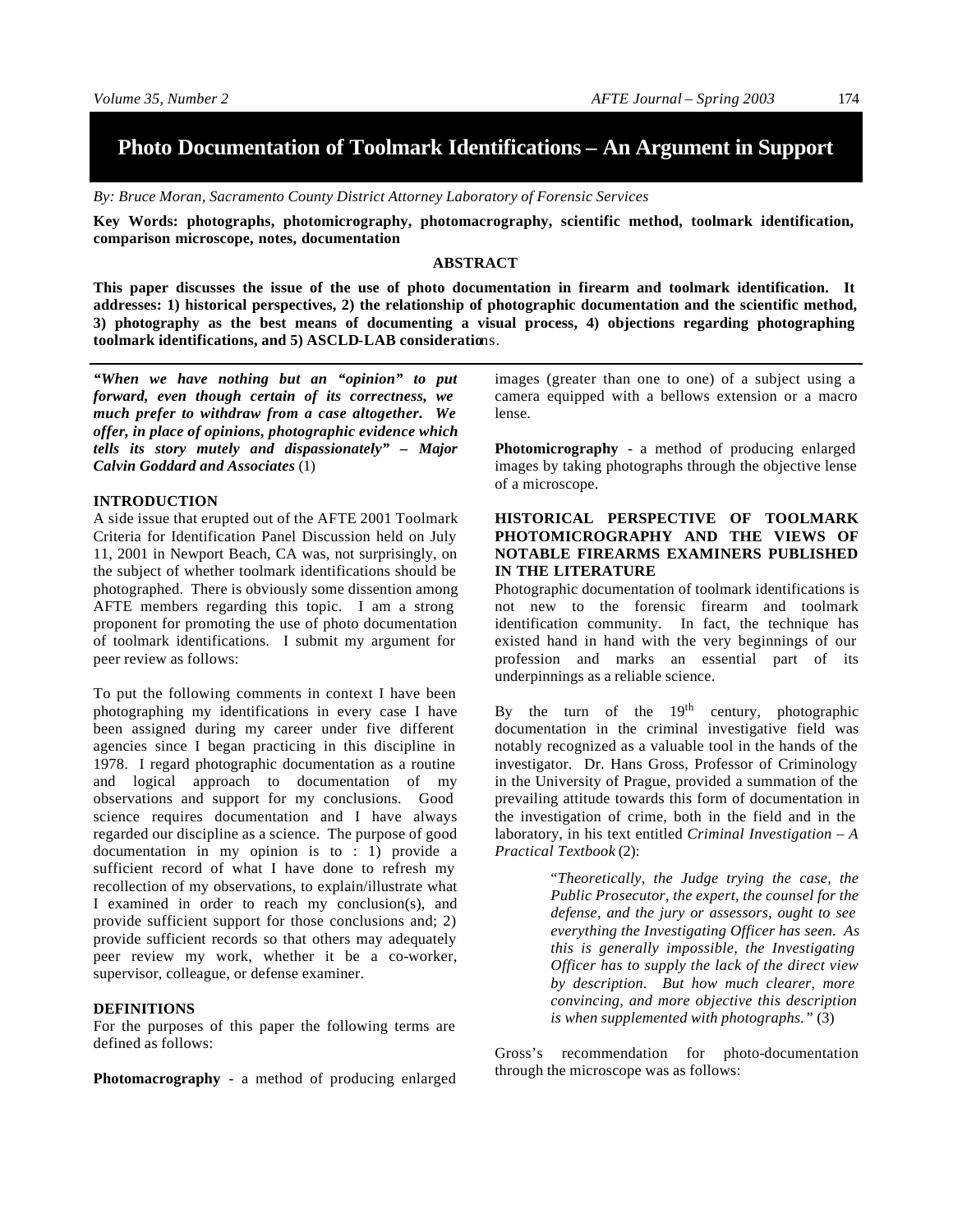#### 175 *AFTE Journal – Spring 2003 Volume 35, Number 2*

*"We suggest that the microscopist should sign no report without adding thereto a photograph of what he has observed under the instrument. Dr. Paul Jeserich was probably the first to draw attention to the necessity of such photographs. The idea came to him when, during the argument of a case, he heard the objection raised that what the experts had seen under the microscope and taken for blood was perhaps only mushroom mould or grains of starch. This objection could not be refuted, since the objects microscopically examined had long before decomposed and been destroyed, being thus incapable of further use in the case. This drawback is easily overcome by asking the microscopist to prepare and exhibit photographs of his experiments. Any mistake on the part of the expert may thus be excluded, for in his zeal he may perhaps see many things which are non-existent. He presents his photograph saying, as much for his own peace of mind as for that of others: "Look at the photograph and form your own opinion". Proof of this kind may be given at any moment – even after many years, provided that the record of the case is still in existence; and is particularly easy to lay before the Judge and jury."* (4)

#### Gross further comments:

*"Speaking generally it may be said that it [photography] should always be employed when it is desired to obtain absolutely objective, permanent, and easily controlled proofs capable of bringing about a conviction: the sensitized*  [photographic] *plate is the new retina of the man of science; it may then be said that photography may be employed every time that there is room to suppose that the camera sees further than the eye, or, if is does not see further, each time that an object should be fixed for future reference."* (5)

Prior to the development of the comparison microscope, photographic enlargements of toolmarks were employed for comparison purposes. In 1912 Balthazard developed a photomacrographic method of comparing the markings on questioned bullets to bullets test fired from a suspect firearm by carefully taking a series of photographs of the rifled areas of each land and groove impression. The toolmarks appearing in the photographic enlargements of these images were then directly compared. Balthazard also used the same technique for the comparison of toolmarks produced on fired cartridge cases (6).

It was not until April of 1925 that the comparison microscope was introduced, and with it, photographic methods developed through this landmark instrument by those who introduced it (Waite, Goddard, Gravelle and

Fisher of the newly formed Bureau of Forensic Ballistics) (7). Goddard credited Philip O. Gravelle with: 1) the adoption of this instrument borrowed from the textile industry and; 2) his enlistment into the Bureau for the job of providing the needed photographic skills to go along with it, as he was an *"accomplished photographer and microscopist."* (8)

Major Calvin Goddard, revered in the United States as the *"father of the science"* (firearm and toolmark identification) (9), considered graphic demonstration of toolmark identifications by use of photographs to be an essential ingredient to insuring the reliability and verifiability of his opinions as he so eloquently stated in the introductory quote to this paper. In his paper entitled "*The Identification of Projectiles in Criminal Cases"* published in *Military Surgeon* in 1926 (10) Goddard further expressed his support of the profession of firearms identification as a science in his tribute to Charles E. Waite:

> *"The value of a scientific method for solving these problems is readily apparent. Hitherto, the opinions of so-called experts have been all that could be relied upon when questions of this kind*  [identification of toolmarks in firearms cases] *were to the fore, and such opinions, as we all know, can be perfect only insofar as their authors are omnient and incorruptible an estate which, unfortunately, mortal man has yet to achieve. Entirely to eliminate "opinion" and to substitute therefore visual evidence of an easily understood character has, for the past tens years, been the ambition of a pioneer along these lines, Charles E. Waite, recently appointed vice director of the Bureau of Criminal Science"*

This view was supported by descriptions of the development of the Bureau of Forensic Ballistics in 1925 in a Saturday Evening Post two part article entitled "*Forensic Ballistics"* by Wesley W. Stout. Stout comments in a section entitled "*Photography's Aid Enlisted:*

> *"Up to now experts on firearms, whatever their expertness, never had been able to offer more than an opinion to the court or jury. If Waite's method were to claim the title of a science, as he hoped, nothing less than a fact would do. The fact would be visualized for jury, judge, counsel, anyone, in enlarged low-power microscopic photographs of the bullets."* (11)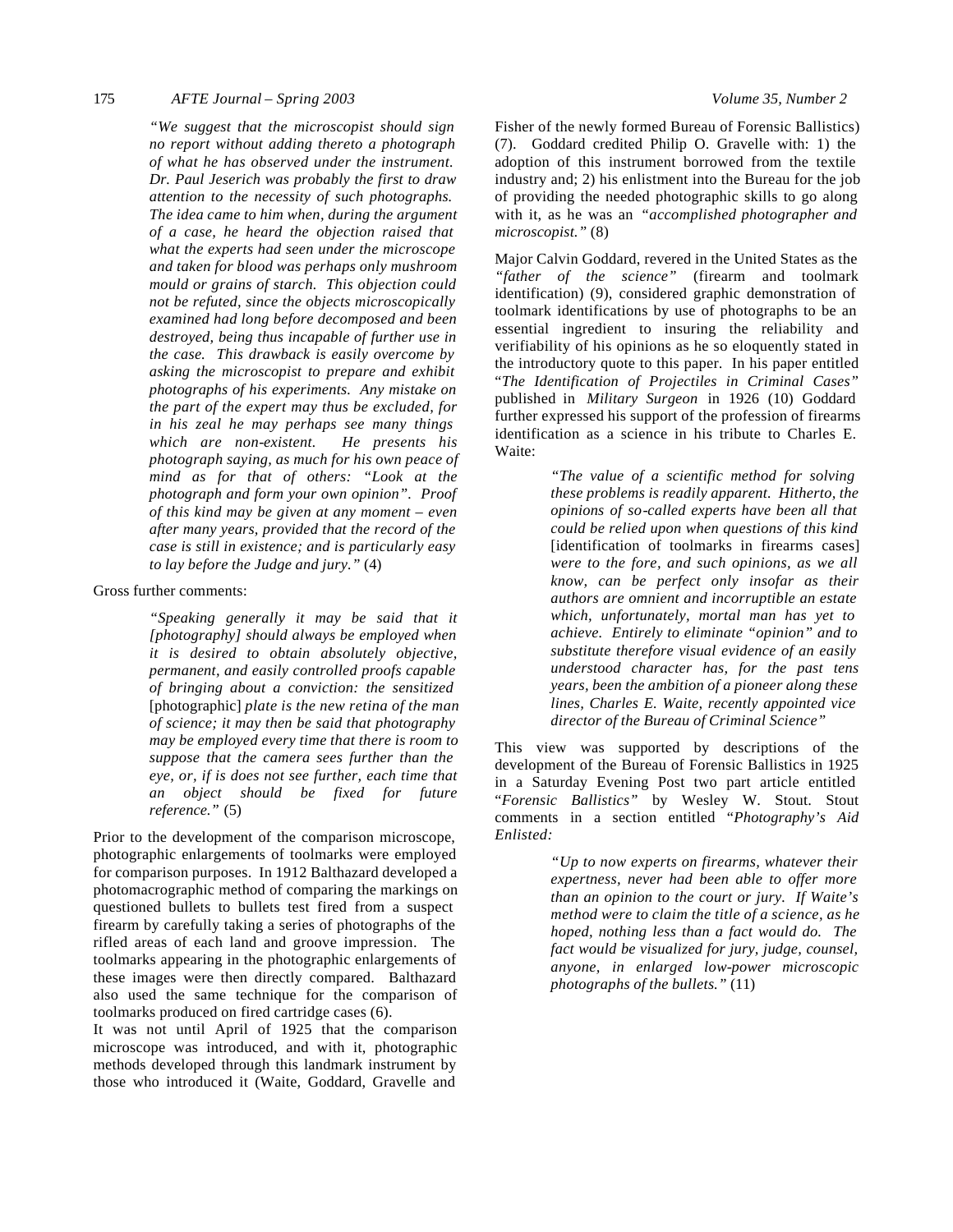In Stouts article he further reports what the eye sees through the comparison microscope during examination of questioned verses test fired bullet and makes comment on the use of photo documentation and notes:

> *"what the eye sees, the sensitive film will record, given proper lighting and photographic equipment, and the marriage or divorces of two bullets can be shown a jury in a photograph enlarged as many times as is desirable. This is the silent witness which offers no opinions, expert or inexpert, but is a fact in itself."* (12)

In 1934 British firearms examiner Major Sir Gerald Burrard, an associate of Goddard, published his book entitled "*The Identification of Firearms and Forensic Ballistics".* In this work Burrard expressed his opinion of the utility of the use of supporting photographs of bullet identifications stating *"but even if the investigator is satisfied in his own mind that he has married the "crime*" bullet to the suspect weapon, more evidence is needed to satisfy a jury. Such evidence can only be provided by means of photographs taken through the microscope (13) *and "any evidence unsupported by photographs cannot be regarded as being anything more than an expression of opinion. Photographs are, accordingly, essential; and such as are deemed necessary must be taken through the microscope."* (14)

In 1935 Major Julian Hatcher in his "*Textbook of Firearms Investigation, Identification and Evidence"* praised the work of Goddard, commenting that:

> *"the work of Goddard and his associates has advanced the science of firearms identification to the point where such knowledge and equipment is available that the court can always assure itself of the services of an expert which is in a position to give the court and jury FACTS rather than OPINIONS."* (15)

Like his associates, Hatcher was a proponent of graphic demonstration of toolmark identifications and discussed its utility as follows:

> *" This microscopic examination of fired cartridges and bullets, together with the recording and presentation by means of photography of what is revealed by the microscope, is called Advanced Firearms Identification. When it comes to work of this kind, it is relatively unimportant for the operator to be a gun-crank, though a knowledge of firearms and their construction and use, and a familiarity with the different kinds likely to be encountered is indispensable. However, if the operator is to become really good, he should know far, far more about photography than the*

*average gun-crank will ever know; and it is essential that he should have had training and experience in laboratory work, and especially in the use of the microscope."* (16) *"Moreover, the facts revealed by the microscope can be put into photographic form for future reference, and will thus be available for examination at any time should they come up for review, or should any other circumstance make such an examination of the evidence desirable. And these photographs will show the same thing for any expert who makes them. They cannot be made to testify for the side which can pay the largest fees. Of course, however, there is a difference in the ability of the various experts to use the microscope and camera, so that in the hands of a very skilled operator they may show the correspondence or lack of correspondence very clearly, while in the hands of a poor or mediocre operator, they may show the same thing faintly, or may even fail to show anything at all."* (17) *"With the comparison microscope the investigator may or may not find that the fatal bullet matches the test bullet. If it does, he has visual proof of it, but this proof will no longer be available after he takes the bullet out from under the lens, unless he takes the precaution to photograph what he as seen through the microscope. This matter of photographing through a microscope is common laboratory practice, and is called Photomicrography."* (18)

In 1935 – J. D. Gunther and C. O. Gunther published their contribution to the field entitled *The Identification of Firearms* (19)*.* These well known pioneers expressed their opinion on the subject of photographic documentation as follows*:* 

> *"In enabling the jury to reach a conclusion instead of accepting a ready-made conclusion from the witness, pictorial and demonstrative evidence must be effectively presented. Photomicrographs are invaluable because they afford to the jury a permanent record of the markings observed through the comparison microscope."* (20)

The authors further comment:

*"the expert witnesses are now permitted to appeal to the intelligence of the juries by demonstrations and by pictorial evidence. By the same token, the juries are no longer forced to rely upon the mere assertions of the experts. They look primarily to the explanations of the data upon which the opinions are predicated for proof that the conclusions are warranted. By*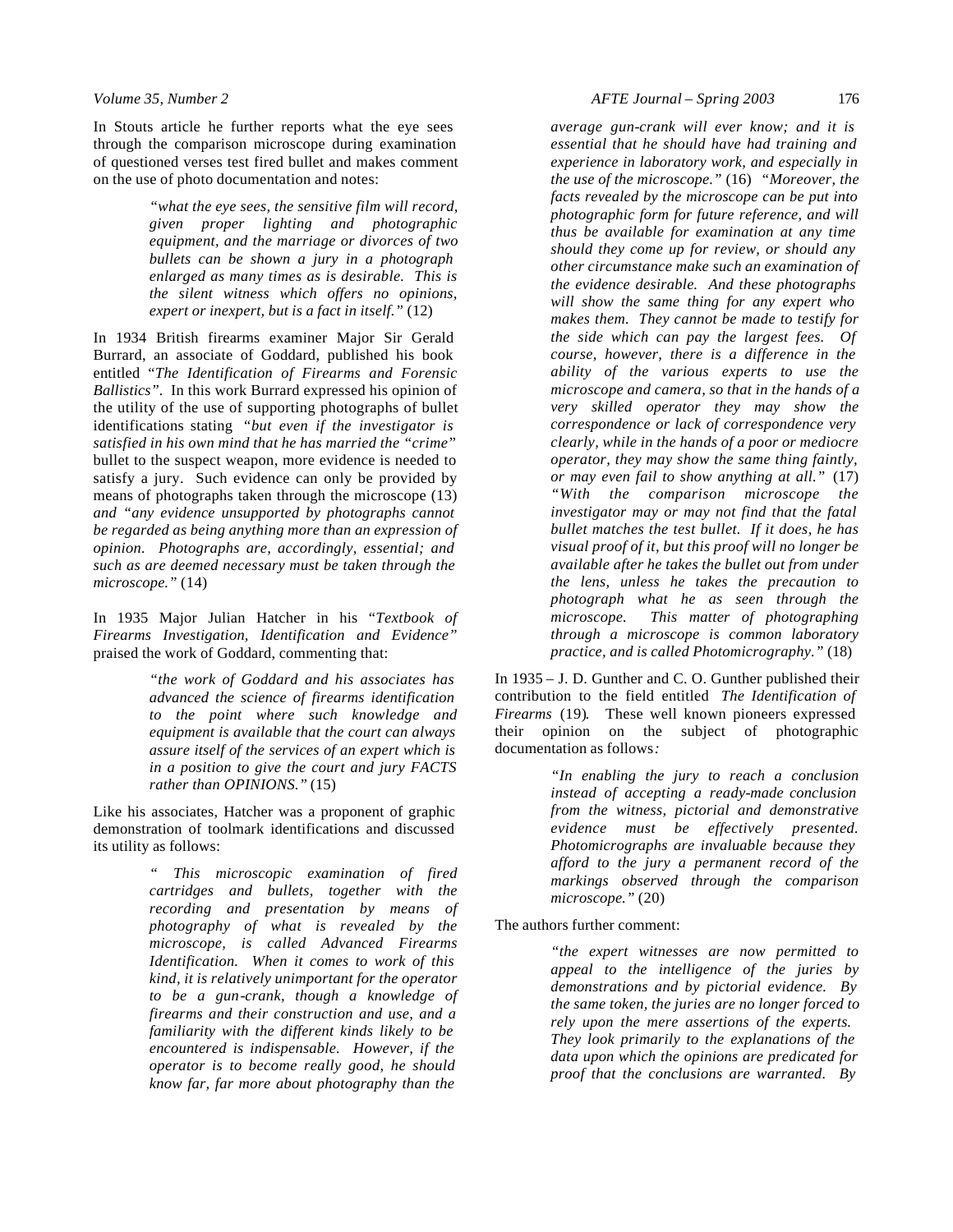*means of these comprehensive explanations, the juries are equipped to consider more intelligently a single opinion on it own merits, and to evaluate more intelligently the merits of conflicting opinions. The disagreement between experts is becoming a disagreement as to the reasons for opinions rather than a mere conflict of opinions."* (21)

In 1942, *Photographic Evidence* (22)*,* a voluminous work just short of 1000 pages dedicated to the subject of photography and the legal system, was published by Charles. C. Scott. This treatise addressed almost every conceivable issue concerning photographic documentation of physical evidence including an extensive chapter on the subject of *Shells, Bullets and Firearms.* Scott recommended the following in regards to selecting a firearms identification expert:

> *"The attorney selecting a firearms identification expert to determine whether or not a bullet or shell was fired in a certain weapon should look for a man with these qualifications: First, the ability to make enlarged photographs that show definitely whether or not the markings on the bullet or shells were fired in the suspect weapon. Second, the ability to explain these photographs to the jury in such a way that every man in the box will understand how the expert reached the conclusion that the bullets or shells shown in the photographs were or were not fired from the same weapon. Concerning the first qualification it can be said that no matter how much he may know about firearms identification, an expert is of no use as a court witness unless he can make or superintend the making of photographs that will speak for themselves. Firearms identification testimony unsupported by photographs which tell clearly their own story is practically useless."* (23)

In 1957 Major General Julian S. Hatcher's 1935 textbook "*Firearms Identification, Investigating and Evidence"* was revised and republished by Frank J. Jury, New Jersey State Police Crime Laboratory and Jack Weller, Firearms consultant from Princeton, New Jersey (24). In the preface of the revision Jury and Weller indicate to the reader that *"the book as it is now appearing is more than 90% new material."* This new material included a significant change in the subject of photographically documenting toolmark identifications. Although quite a bit of text is devoted to describing the procedures of photographic documentation through the comparison microscope, the new authors add their own views in a section, entitled "*Decline in Use of Micro Comparison Photographs."* (25) In this section the authors describe how *"photo micrographs are now rarely used"*

throughout the United States. They list the following reasons for this trend:

> 1) *"Undoubtedly, the most important of these is that Firearms Identification is now accepted in the courts far more readily than it was even a few years ago. Further, the findings of the Expert are accepted by the judge and jury without the visual proof required when Colonel Goddard and other were first presenting their cases."*; 2) *"Perhaps the second most important reason for the decline in photography is the vast increase in the number of cases handled. If photographs were taken in one case, they would have to be taken in every case. The photographic expense – would, of course, be far too great, particularly since the luxury of such a presentation is not really necessary."*; 3) *"Photographs are almost unsatisfactory to the Expert who has made a positive comparison through the comparison microscope. You photograph only what you can see at one single time. The camera cannot move along the surface of bullets to pick up identity after identity."*; 4) *"these pictures were not understood by juries. A good deal of knowledge and experience are necessary to evaluate them.";* 5) *Some men after years of working in Firearms Identification refuse to make a positive identification from pictures alone."* and 6) *"Clever defense attorneys, by stressing lines in photographs that do not match, create a doubt in the minds of jurymen that would not have been there at all if the Expert had merely testified without producing any pictures."* They concluded *"very few photographs have been presented in court recently. Actually, some departments have not taken pictures through their comparison microscopes in years."*

In 1959, Leland V. Jones, Assistant Professor at Los Angeles State College and former Commander of the Scientific Investigation Division of the Los Angeles Police Department, authored *"Scientific Investigation and Physical Evidence."* (26) Jones supported the use of "photomicrographs" in the following manner:

> *"The author has been asked many times by the defense if he arrived at his opinion through a study of the photomicrographs submitted. The answer, of course, is no. The expert arrives at an opinion after a thorough study of all the ramifications of the case, and it would often be a physical impossibility to photograph each and every detail that aided him in reaching his conclusion. For instance, he may study two bullets through the comparison microscope,*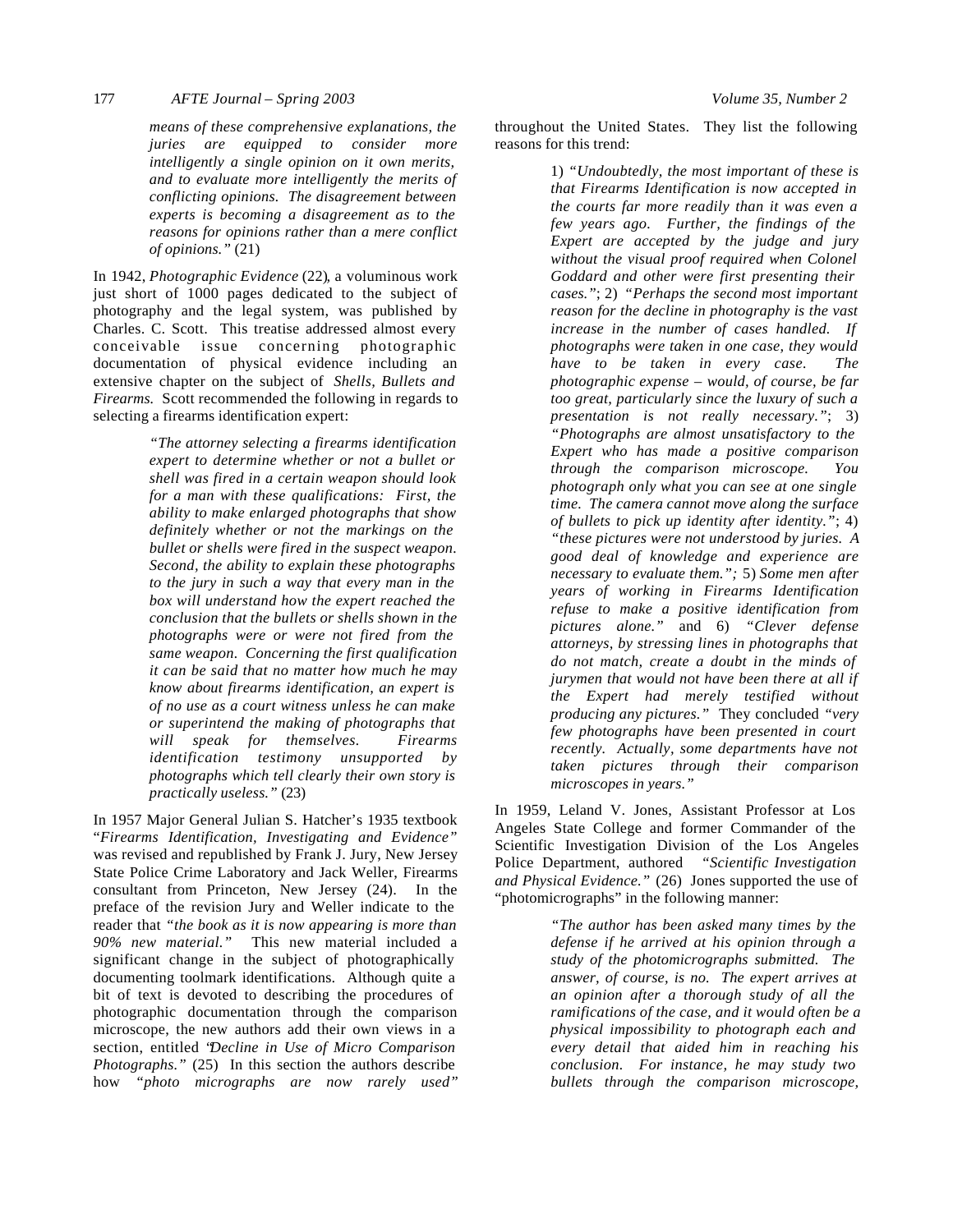*searching each land and groove and comparing all the characteristics of the entire circumstances of the bullets, yet to photograph all of these characteristics would be impractical, if not impossible. The best point or points of comparison would be selected and photographs made of these characteristics."*

In 1962, Dr. J. H. Mathews, well known for providing the firearm and toolmark identification community with his three volume set of books titled "Firearms Identification", provided a candid view in favor of photographic documentation of toolmark identifications. In a section entitled "*Use of photographs of matchings in court"* (27) he discusses the *"considerable difference of opinion among investigators regarding the use of photographs in court to illustrate the matching of rifling marks, breechblock marks, extractor marks, ejector marks etc."* and lists many of the objections as described by Jury and Weller in the previous paragraph. He addresses these objections as follows:

> *"However, there is another side to be considered. How about the viewpoint of the intelligent and perhaps skeptical juror? Will he be satisfied with the unsupported word of the expert? And what is he to think when the experts do not agree? They may have honest differences of opinion. Some of them may be overzealous in their cause and in their opinions. And some are downright dishonest. In the past thirty years the author has met all of these types. As a juror he would want to be shown. And a good photograph accompanied by a full explanation of principles involved and a frank acknowledgement of such limitations as exist will have much better effect on the jury than an unsupported statement of an expert who, in the majority of cases, is unknown to members of the jury. Jurymen often may be uneducated, but few of them are dumb." "In several cases in the author's experience good photographs of matchings have been a decisive factor." "Oftentimes, opposing counsel has asked questions concerning the photographs as they are being shown on the screen and this should be welcomed because it offers the expert additional opportunity to clear up matters for the Jury. If the photographs cannot be defended they should not have been shown in the first place. When a man's life (or future liberty) is at stake he is entitled to a fair and complete trial and the members of the jury are entitled to the best possible presentation of evidence, both pro and con."*

In 1979, R. L. Tanton published the results of his

psychological research in the Journal of Forensic Science (28) on jury functions relative to extra-evidential factors affecting the juries evaluation of the forensic scientist and his or her testimony and what expectations jurors have regarding the forensic scientist in the courtroom. In this study, through a series of surveys, Tanton's objectives were to: 1) determine jurors preformed expectations (preconceptions) of the forensic scientist in the courtroom; 2) determine if deviations from preconceived stereotype caused devaluation of the experts testimony; and 3) to generate data to confirm or refute the effects of personal appearance refered to in prior research. Tanton made some interesting observations in regards to juror feelings about the use of illustrations to supplement expert witnesses testimony. Tanton observed:

> *"while a majority of Survey A subjects expected the scientific expert to be sitting and talking, Survey B subjects preferred the standing and illustrating expert by a ratio of 5 to 1. With all other factors equal, it is probably safe to assume that the forensic scientist who stands and illustrates part of his testimony will appear more knowledgeable than the one who stays glued to the witness stand."*

A review of the AFTE Journal on this subject revealed a number of papers commenting on the subject of firearm and toolmark identification photo-documentation. In 1981 a reprint of a paper recommended by several AFTE members entitled "*An Overview of Firearms Identification Evidence for Attorneys – Parts I – IV*" by R. J. Joling. A.B., J.D. was published in the AFTE Journal (29). This paper provided an overview of the process of firearms identification. In this paper, Joling makes specific reference about the significance of photomicrographs to attorneys as follows:

> *"Photomicrographs are made so that the identification made under the comparison microscope can be documented and used for both notes of reference and for demonstrations. It should be mandatory that enlarged photographs be made to document the evidence to be presented before court and jury. Whenever this is not done, the trier of the case should be skeptical concerning the credibility of the identification allegedly made".*

In 1988 a synopsis of a presentation entitled "*Guarding Against Error"* (30) given by AFTE member and then Firearms-Toolmarks Unit Chief of the FBI Laboratory, Evan Hodge, at the 1987 Seattle Training Seminar, contained the following comments in regards to photographing toolmark identifications:

> *"I think this is the best way to guard against serious error and I recently instituted policy requiring confirmation of some identifications*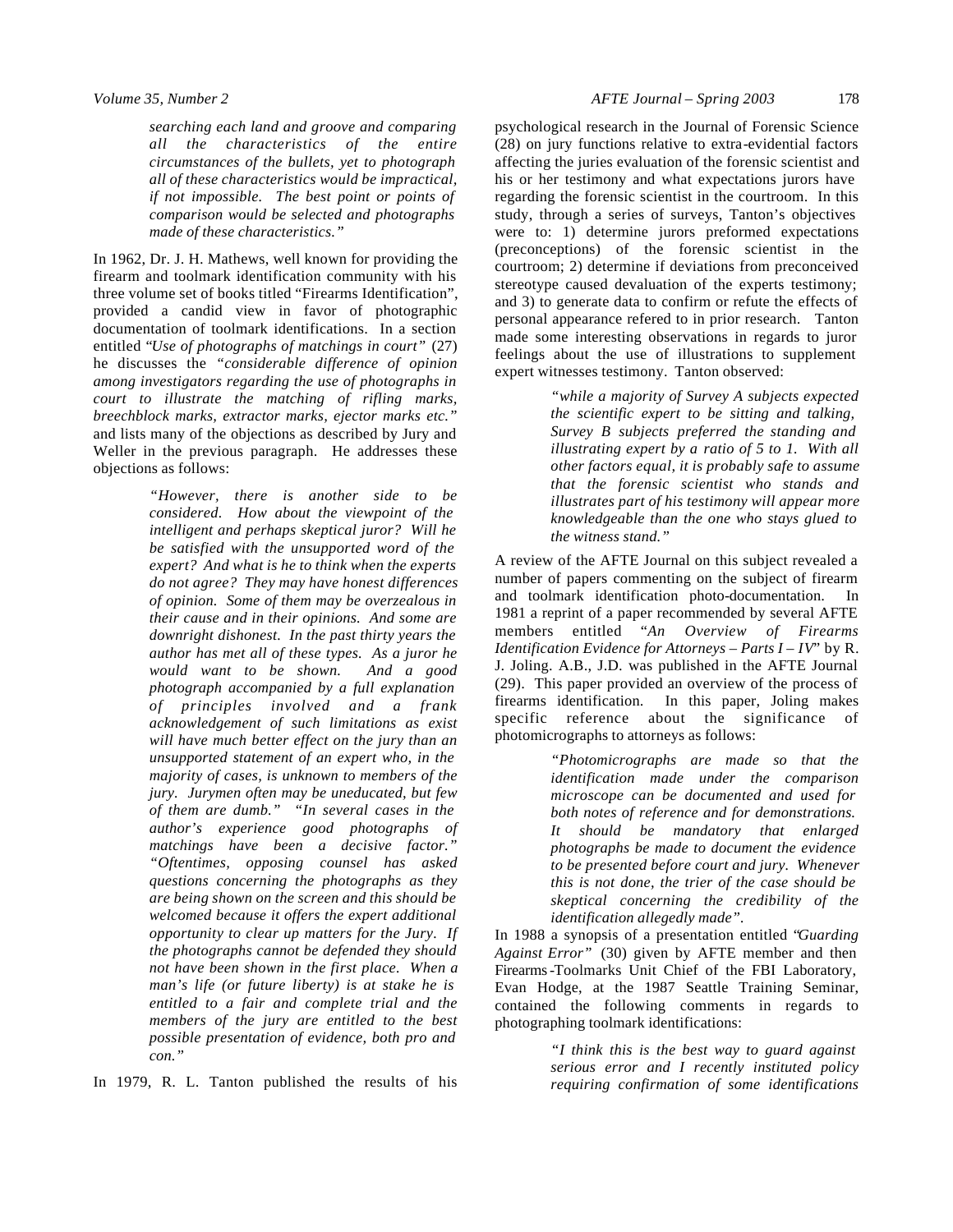179 *AFTE Journal – Spring 2003 Volume 35, Number 2*

*within the FBI Firearms – Toolmarks Unit. This policy is stated as follows:* 

> All identifications which are not suitable for representative photographic depiction will be confirmed by another examiner who will initial the case notes. The Unit chief or acting Unit Chief will review all notes and not sign out any report not in accord with the above. No examiner, including the Unit Chief or acting Unit Chief, will sign out his own report.

Obviously, this means that it is now our official policy to take photographs that are representative of our identifications. Why? First, it documents what we saw through the microscope. Where would Monty Lutz and John Ward have been in their confrontation with Robert Steindler if they hadn't taken photographs of the anvil marks identification to prove Steindler was totally wrong in testifying that the .22 caliber cartridge cases were not fired in the suspect weapon. Second, it provides a method of quality assurance, a check for the reviewing supervisor. Third, it reminds us of what we saw before we testify. And, lastly, it will provide us with a court exhibit if needed. We do not require court exhibits routinely. That is left to the discretion of the examiner and the requirements of the prosecutor."

In 1991 The California Department of Justice Firearms / Toolmark Identification – Training Syllabus entitled Professionalism (Module 7) was published in the AFTE journal (31). The authors of section 7B3 dealt specifically with the subject of photography by saying that:

> *"it should be the policy of the crime laboratory that photography be routinely used to supplement casework notes and sketches for the following purposes: A) So that the analyst will be able to recall, even years after the examinations, what was done with the case; B) so that the case may be adequately reviewed by a person technically familiar with the analyses performed, usually a supervisor, and C) so that appropriate court exhibits or other demonstrative evidence may be prepared when needed."*

In Section 7F-2, entitled *Preparation and Marking Court Exhibits* (32)*,* recommendations regarding the use of photographic evidence included:

> *"…some examples of exhibit preparation and presentation that are applicable to firearms and*

*toolmark examinations are: Photomicrographs of class and individual characteristics illustrating areas, demonstrating points of identification or elimination in toolmark comparisons. It is often advantageous to use both macro and micro photography to complement each other. This is particularly advantageous in the case of comparison photomicrographs of subjects such as bullet or cartridge case comparisons, or toolmark comparisons where it is difficult for a layperson to orient and visualize where the toolmarks are actually located on the items photographed. When possible, class characteristics or other easily recognized reference points should be included in the field of view of all photomicrographs which allow confirmation of class characteristics and orientation to readily recognize referenced points." The document further supports the use of photographs in court stating, "Most photographs help the trier of fact gain an appreciation for how you conducted your examination(s) and the basis for our conclusions. In a very small number of cases, the agreement in striae comparison cases where identifications are made is so slight that photographs would add little. By far the majority of these cases, however, can be illustrated photographically. One reason used to justify not using photographic displays is that one adversary will point out discrepancies in agreement and make a major issue of it. In the author's experience, this argument has little merit. Simply explain why you are using the photographic exhibits and that minor, nonrelevant discrepancies are often present. In fact, this is a good thing to bring up when giving direct testimony about the photographic displays. Mentioning discrepancies during direct testimony helps prevent someone else from making an issue of them during crossexamination."* (33)

In the following issue of the AFTE Journal Roberts strenuously objected to the California Department of Justice guidelines regarding the use of photographic evidence in demonstrating toolmark identifications in his commentary entitled *Photography of Identifications Professionalism or Personal Preference?* (34)Roberts objected to the use of photographs to document toolmark identifications because:

> 1) *"the actual identification is threedimensional while a photograph is only twodimensional and the depth of field is greatly limited"*; 2) *" a photograph further limits the field of view and may have a major portion out*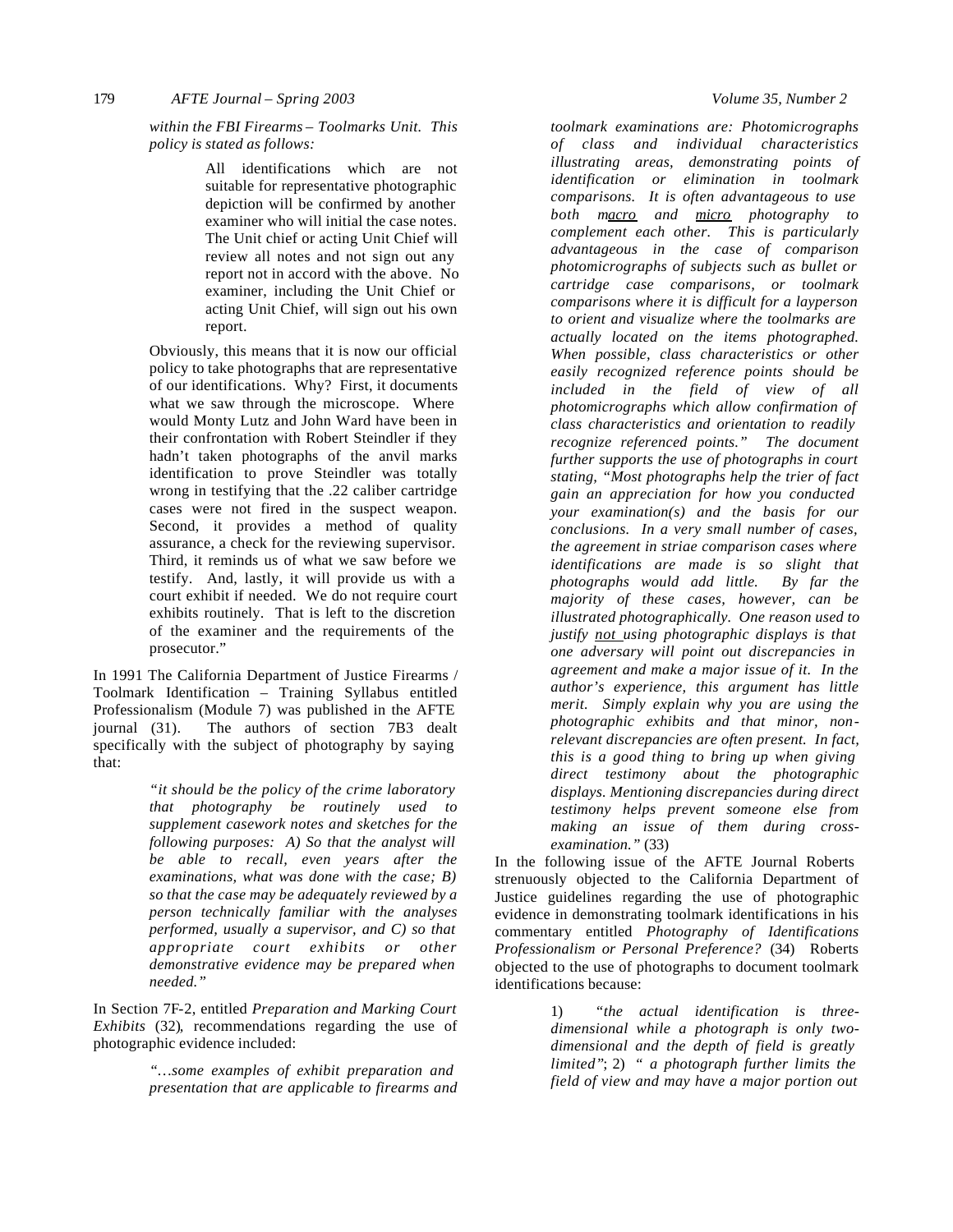*of focus due to the curvature of the evidence. Many identifications use areas over a large part or formation of the evidence and a photograph is unable to pick up these series of identities. For these reasons photographs may not accurately depict what is seen through the microscope"*; 3) *"I find it time consuming and unnecessary to accurate analysis in the average case"*; 4) *"I simply do not perceive a value equal to the expense in time, equipment and film."*; 5) *"The money spent on film might be better spent on equipment upgrades or training of the analyst."* and 6) *"I would not, nor would any of my colleagues, make a firearms identification from a photograph. I do not know of an examiner that would."*

Roberts reports that the California Department of Justice adopted the California Association of Criminalists Code of Ethics which states, in part … "a proper scientific method demands reliability and validity in the materials analyzed, conclusions will not be drawn from material which themselves appear unrepresentative…". With regard to this passage and the photography of toolmarks, Roberts comments that:

> 1) *"photographic checks can not be considered a part of the analytical procedure"*; 2) *"such checks are, at best, a way to allow a supervisor the easy way out of doing a thorough job and may give a false sense of security as well. The supervisor's microscope time would probably be less than that required of the analyst to take the photographs combined with the supervisor's time to examine them"* and; 3) *"unless the nearly impossible task of photographing and checking all possible non-identifications is undertaken, how can a review of only identification photographs be adequate?"* (35)

The California Association of Criminalists Code of Ethics also states, in part "The true scientist will make adequate examination of his materials and apply those tests essential to prove. He will not, merely for the sake of bolstering his conclusion, utilize unwarranted and superfluous tests in an attempt to give greater apparent weight to his results". With regard to this section Roberts comments that:

> 1) *"If an analyst uses a photograph to convince the jury that he has reached a correct conclusion, he is using the photograph "merely for the sake of bolstering his conclusions";* 2) "*If the analyst uses the supervisory checks done by photograph to improve his image before the jury, he has again used the photograph "merely for the sake of bolstering his conclusions".*

Roberts, however, makes a somewhat favorable comment about the use of photographs in general as follows: " I do believe that photographs can be an excellent note taking tool for those who wish to use it, but not necessarily the best method for everyone." But he also states:

> *"I take notes about those things to which I will be testifying. If I cannot put the information into words at the time I view it through the microscope, I may not be helped by a photograph when trying to do so later. Nor do I see the advantage to going into great detail about what is seen, neither words nor photographs are likely to convince another examiner if the microscope does not."*

In 1994 Kriegle and Brooks, in full support of the use of photomicrographs in documenting toolmark identifications, published *Photography of Bullets Using the Comparison Microscope* in the AFTE Journal (36). The authors comment that with "our fast paced society today and a jury that is made up of people who are more educated and posses a show-me attitude, sooner or later you may have to photograph your own evidence for court." The authors then provide the reader with a succinct but detailed step by step process of obtaining the best quality photographic images on Polaroid film and then compare Polaroid film to emulsion based negative film for purposes of producing court exhibits. This paper is accompanied with good photographic examples contrasting proper technique and poor technique to aide the photomicrographer in self-diagnosing his/her own work when taking photographs through the comparison microscope. This paper is slightly outdated in terms of film choices, but the same principles apply to present day considerations using emulsion based photography as well as modern day digital imaging. I would highly recommend this paper for a good review or evaluation of the readers' own photographic skills.

1997 – Heard, in his book entitled *Handbook of Firearms and Ballistics* (37)*,* commented:

> *"in general, the use of comparison photomicrographs in a court of law to illustrate stria comparisons should be discouraged. At best they are illustrative of a stria match and at worse they can be totally misleading to a layman jury. A video recording of the whole circumference of a bullet comparison or the various parts of the match on a cartridge could, however, be far more informative and remove some of the perceived "mysticism" behind striation comparisons".*

## **SCIENTIFIC METHOD, DOCUMENTATION AND THE PROCESS OF FIREARM AND TOOLMARK IDENTIFICATION**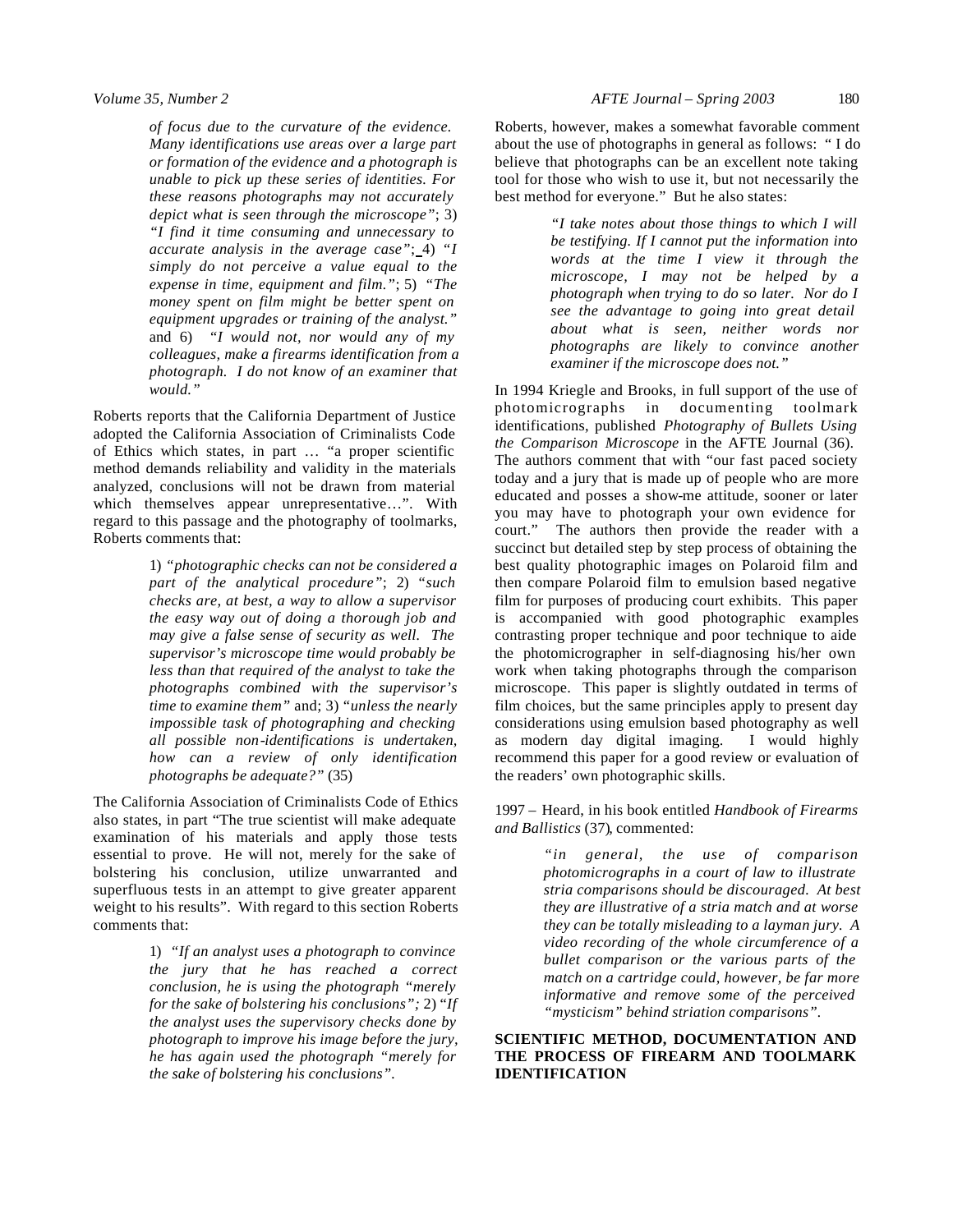Scientific method is a process of problem solving that helps ensure a self- evolving, self-correcting body of knowledge built upon verification and validation. It is a systematic mechanism by which science develops knowledge with principles that are clearly articulated and applied. I firmly believe that firearm and toolmark identification fits neatly into this definition and I approach the discipline accordingly. Examiners in this field practice the scientific method both informally and formally.

The key element in the above definition that has relevance to this discussion is the reference to verification and validation. To verify is to confirm, substantiate, or to provide evidence that establishes accuracy or truth. The process of verification leads to soundness of method that is robust and sustainable in its application. In other words, for our work to be valid, it must be verifiable by other examiners. This means that other examiners must be able to repeat the work and come to the same conclusions. Therefore, the data that we gather should provide a well defined "roadmap" as to what experiments we performed to answer the question(s) posed, what data was gathered, and a clear demonstration of the evidence from which we supported our conclusion(s). This mechanism of communication among scientists through good documentation is a substantial part of the process of verification.

#### **PHOTOGRAPHY AS THE MOST APPROPRIATE MEANS OF DOCUMENTING A VISUAL PROCESS**

Appropriate recording of scientific data is determined by the method of study. In the case of firearm and toolmark identification, the process of gathering data is purely visual as we view markings on test toolmarks verses questioned toolmarks through the comparison microscope. This calls for the most appropriate form of documentation. With this in mind, lets now look at how we conduct examinations in toolmark identification. It is my opinion that toolmark examiners interpret evidence by employing their cognitive ability to recognize agreement between patterns that in their "minds eye" constitutes an identification or "match" between a questioned pattern or toolmark and toolmark patterns produced from known tools. When the examiner believes that an identification has been established, he or she is relying on scientific principles of toolmark identification theory developed by using the scientific method/empirical testing to support his/her opinion of identity. Because much of the examination process is cognitively based on the recognition of patterns, our judgments and/or decisions of identity vs. non-identity is based on what is seen. **I can think of no better way to represent what we see than to document those patterns photographically. This form of documentation is superior to all other forms of** 

**documentation in terms of demonstrating what we have seen that provides a basis for our conclusions because it replicates most closely what registers on the retinas of or eyes.** Notes, sketches, written descriptions and diagrams of toolmark agreement are only secondary to photographs in that they can supplement what we are basing our opinion on by qualifying the photographic documentation, assisting the examiner in relocating the areas of significant agreement, associating the toolmark in question to the source of the mark on the tool surface, etc.

In relating the above comments on documentation to the scientific method, Lastrucci provides clear guidelines about the collection of visual data in his book entitled *The Scientific Approach – Basic Principles of the Scientific Method* (38) as follows:

> *"The proper recording of scientific data is influenced by the type of study: the quantity and quality of the material involved, the methods employed, and the interests and skills of the researcher" … "the data should be arranged in such ways that they are clear and easily available. Competent researchers tend to develop neat and orderly systems of data arrangement, systematized in such ways that others would have no difficulty in studying the material if desired." … "Visual data may be interpreted verbally, of course, especially when they are of a simple and indisputable type (e.g., the number of persons crossing a street, the size of dresses most frequently sold, or the color of packages most often selected). But when the quality of the data or their arrangement or interpretation are pertinent to their employment in the hypothesis, then the data should be recorded by appropriate instruments (cameras, photomicrography, x-ray, etc.) … the whole range of photographically recordable data should be exploited in a manner most pertinent to the needs of the study."*

Lastrucci further develops the utility of this approach as follows:

> *"In determining which kinds and amounts of data should be included in a study, the scientist bears in mind the basic fact that scientific method demands exactness and clarity; and thus he includes in his presentation (i.e. casework notes) all those elements which a competent student of the subject might require in order to be able to understand and possibly criticize both the methods and the conclusions. Like any human being who might become emotionally involved in his field of interest, the scientist is at times apt to distort or exaggerate (by maximizing*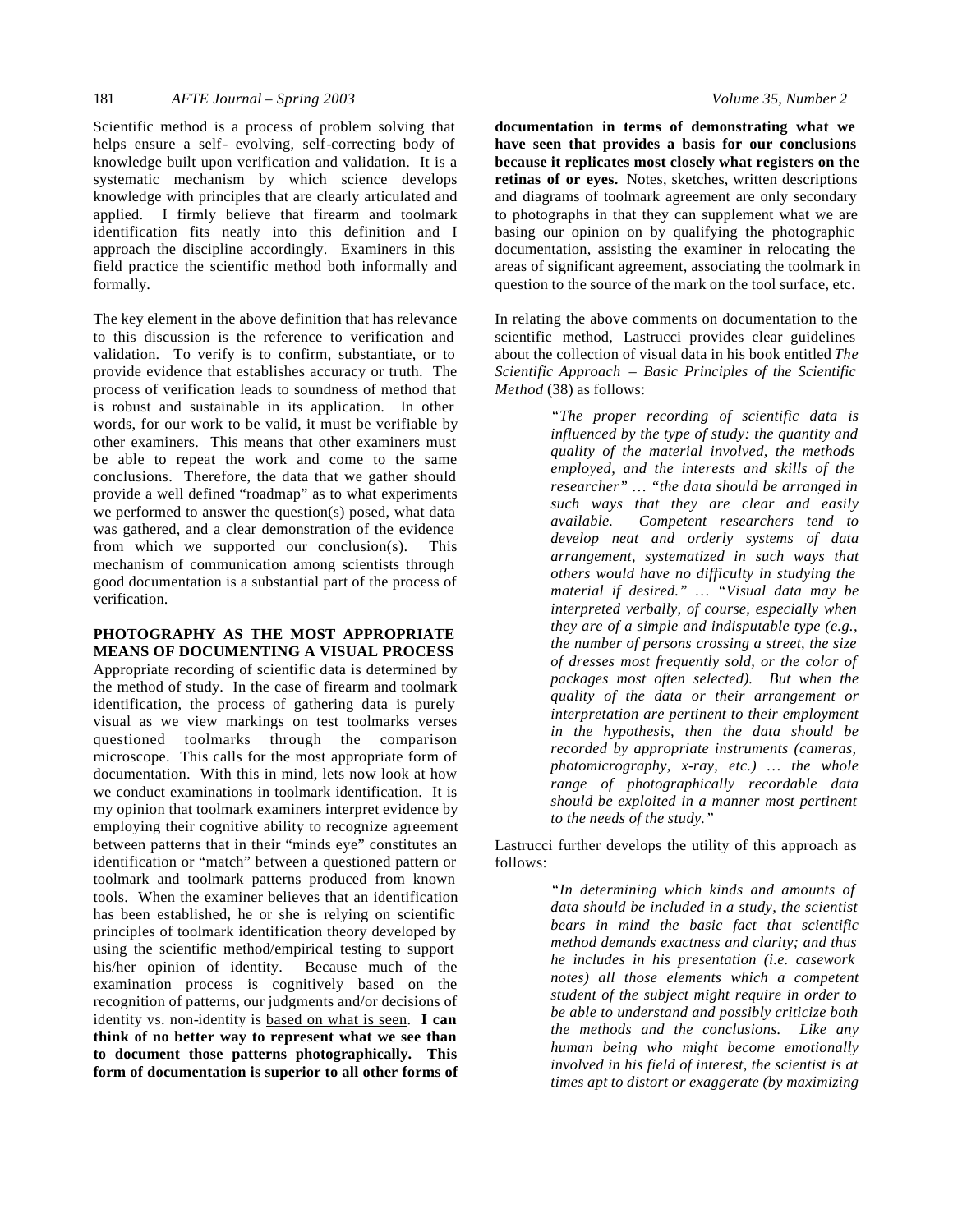*or minimizing) his data in the direction of his predilections or prejudices. But the basic fact that scientific method is self-critical means that the possible distortions of an investigator can always be checked by the duplication or replication of a study by other investigators. For all practical purposes, then, no data or interpretations are acceptable as valid until corroborated by other investigators working independently. This means, in effect, that dishonesty cannot be practiced for any length of time; and therefore, that the presentation of a study always make clear exactly how the study was done."*

The point is that the most appropriate means of documentation should be applied to the method being used. In the case of firearm and toolmark identification, it is photography. It is an essential element of the scientific method applied to the process of firearm and toolmark identification that allows other examiners to observe what we visually base our opinion upon. This greatly aids the reviewing examiner in repeating the work and therefore verifying and validating the process. This is essential to demonstrating reliability of the method. In other words, being able to repeat the method and obtain the same results.

## **OVERCOMING TRADITIONAL OBJECTIONS TO PHOTOGRAPHING TOOLMARK IDENTIFICATIONS**

The following objections to photographing toolmark identifications have been abstracted from Hatcher, Jury and Weller (39) and Roberts (40). I believe these concerns by Jury, Weller and Roberts to be outdated and are significantly outweighed by the advantages of photographic documentation of toolmark comparisons. I address these objections as follows:

> "*Undoubtedly, the most important of these is that Firearms Identification is now accepted in the courts far more readily than it was even a few years ago. Further, the findings of the Expert are accepted by the judge and jury without the visual proof required when Colonel Goddard and other were first presenting their cases." – Jury and Weller*

This statement may have been true when it was published in 1957; however, the "blind" acceptance of firearm and toolmark identification evidence is rapidly changing as we enter the 21<sup>st</sup> century. Jury and Court alike have increasingly demanded visual demonstration of our identifications. Today's juries, whether we like it or not, are heavily influenced by television police and detective shows showcasing the latest technologies with plenty of visuals. Our present day juries have developed a "show

me" attitude and under the influence of modern day media are expecting increasingly sophisticated "visuals" supporting the opinion of the "expert witness". As a result, verbal testimony describing agreement observed by the expert, unsupported by photographs, is becoming less and less effective in providing clear and convincing proof of our toolmark identifications.

The firearm and toolmark identification community is under increasing pressure to provide demonstrative evidence of our identifications by the Courts as well. This change in the attitude of the courts was most recently demonstrated in the Ramirez vs. State of Florida Supreme adverse court decision (41) ruling against the admission of toolmark identification evidence involving the identification of knife marks in human cartilage. Among a number of concerns expressed in the Ramirez decision, the supreme court emphasized the lack of photographs of the knife mark comparison as a major deficiency in convincing the court of the reliability of the experts opinion. The justices discuss their concern as follows:

> *"The States experts testified that the examining technician generally takes no photomicrographs of the casts because lay persons would be unable to understand the identification process. This testimony, however, is belied by the published articles in the present record. Each article … contains photos of the matching striae, and the photos are instrumental in confirming – for the reader – the validity of the "match""* (42)

The justices further expressed concern that:

*"…there are no photographs, nor comparisons of methodology to review, and the final deduction is in the eyes of the beholder"* (43)

*"Photographs are almost unsatisfactory to the Expert who has made a positive comparison through the comparison microscope. You photograph only what you can see at one single time. The camera cannot move along the surface of bullets to pick up identity after identity." – Jury and Weller " a photograph further limits the field of view and may have a major portion out of focus due to the curvature of the evidence. Many identifications use areas over a large part or formation of the evidence and a photograph is unable to pick up these series of identities. For these reasons photographs may not accurately depict what is seen through the microscope" – Roberts* 

I bring your attention to the words of Charles C. Scott who once stated, "anything that can be seen can be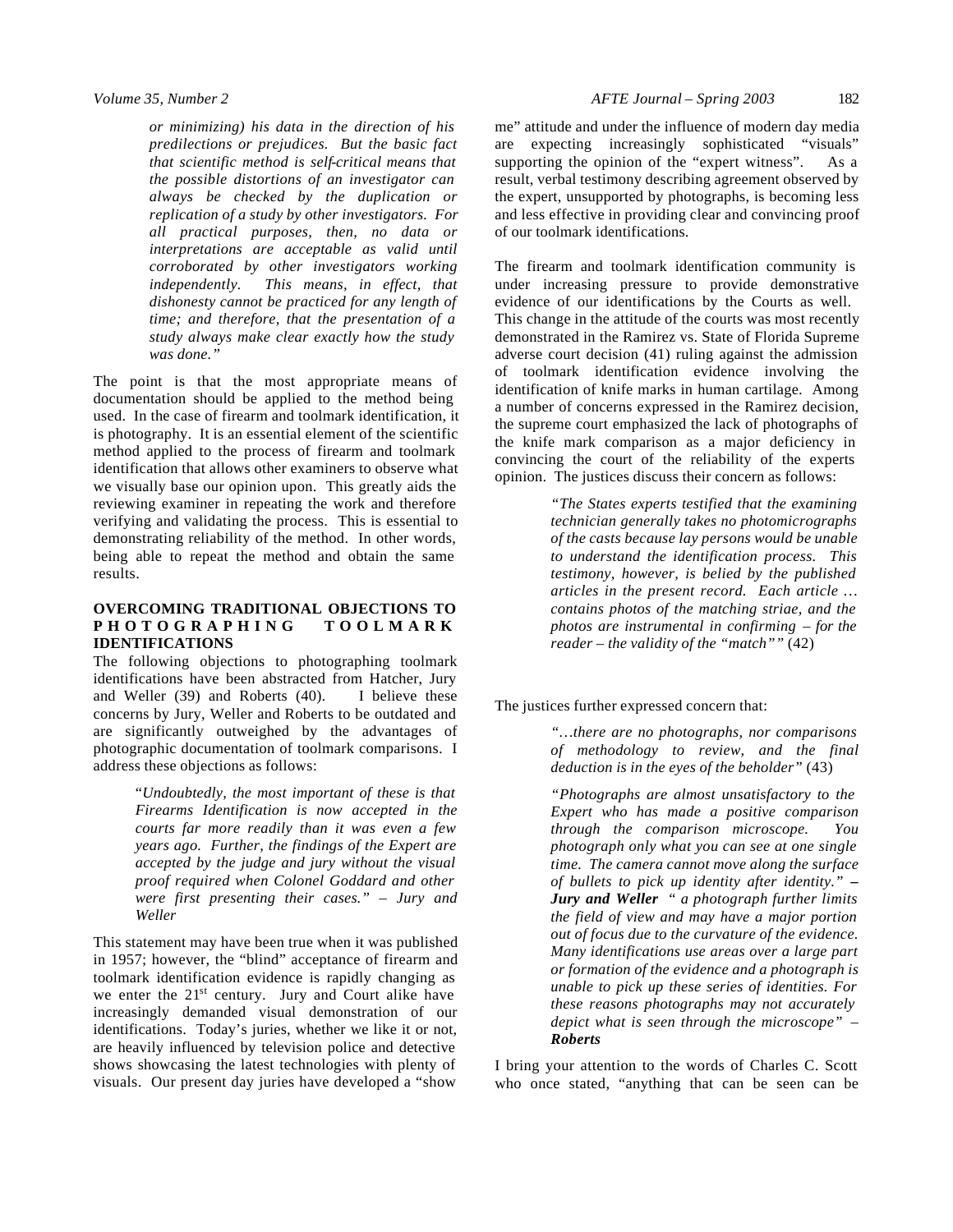photographed and the testimony of a firearms expert unsupported by photographs should be given very little weight" (44). In the twenty-three years that I have been photographing identifications, it has been an extremely rare occasion that what I have observed under the stereoscope or comparison microscope cannot be meaningfully photographed, particularly with emulsion based films. In the infrequent event that I am unable to demonstrate what I have observed photographically, I simply say so in the notes. I photograph what I can, and describe the limitations due to fine/subtle detail present. This is so infrequent that in my experience I cannot remember the last time it happened. It is in marginal cases where documentation is most important as striated toolmarks of this nature have the highest potential for misinterpretation. I would fully expect to have my work critically reviewed in these situations. So why not facilitate the most effective means to do so. If there is a disagreement in opinion then defend your position as you are entitled to do as an expert in our discipline. Clear photomicrographs will allow you to do this convincingly. To use this infrequent situation as a reason to abandon photographing all toolmark identifications does not, in my opinion, have merit.

Further, the argument that you can only photograph what you see in one field of view at a time is certainly true. However, to suggest that a camera cannot move along the surface of bullets to pick up a series of pattern agreement areas is not true. A series of photographs representing slightly overlapping fields of view will certainly accomplish this and I have done so in some cases. However, photographing the entire toolmark comparison is seldom necessary to provide sufficient documentation to support an opinion of toolmark identity. I often take representative photographs of the areas of agreement and qualify the photographs as such when providing testimony. I also take photographs at low magnification to orient the jury to the specific location(s) of the matching agreement.

## *"these pictures were not understood by juries. A good deal of knowledge and experience are necessary to evaluate them." – Jury and Weller*

I disagree with the basis of this argument. All humans have a natural cognitive ability to recognize pattern agreement whether they are trained experts or not. The average jury will, indeed, recognize demonstrative evidence in the form of a photograph illustrating pattern match agreement, whether striated or impressed. Therefore, recognizing the pattern agreement in the photographs being offered should not be an issue. What is important, however, is that the jury or court understands that they are not being asked or expected to interpret the agreement that is shown. This will be explained by the

expert.

It is the experts' obligation to provide a thorough interpretation of the meaning of the agreement viewed by court and jury in the photograph(s) being offered, using the training and experience of the examiner. Pointing out areas of significant repetitive agreement supporting the identification and explaining the numerous reasons for expecting areas of disagreement in a match comparison should be routine for any well trained toolmark examiner. This is why we are the experts. A good photograph goes a long way to instilling jury confidence in the expert's opinion.

The present day court and jury alike, especially in today's world of sophisticated visual media advances, are expecting graphic demonstrations of the expert's observations on an increasing basis. Anything less will result in significantly diminished weight to the experts' opinion. Allowing the court and jury to see the pattern agreement for themselves supported by such explanations and/or qualifiers carries significantly more weight to the expert's opinion than denying such a visual demonstration on the basis that they will not understand a photograph. Good defense attorneys, in my experience, work hard to keep photos from the juries view because they are so persuasive.

> "*Some men after years of working in Firearms Identification refuse to make a positive identification from pictures alone." – Jury and Weller "I would not, nor would any of my colleagues, make a firearms identification from a photograph. I do not know of an examiner that would." - Roberts*

I would generally agree with these statements, as the purpose of photography is to document what is being viewed directly through the comparison microscope and is not intended as a primary means of effecting a toolmark identification. However, I would submit that the resolution of images produced from emulsion-based film is sufficient to record the detail that I observe directly through the comparison microscope. It is a rare event when I am unable to accomplish this. Further, a review of good photographs of pattern agreement properly supported with notes and other forms of documentation can and are used as a good means to convince others that a valid identification has been observed through the comparison microscope. The goal of my photographic documentation is to accomplish this. When I am administratively reviewing the work of others, the photographic documentation is the principle means by which I critically evaluate the validity of identifications made by others. If the agreement viewed in the photographs is not sufficient to support the opinion stated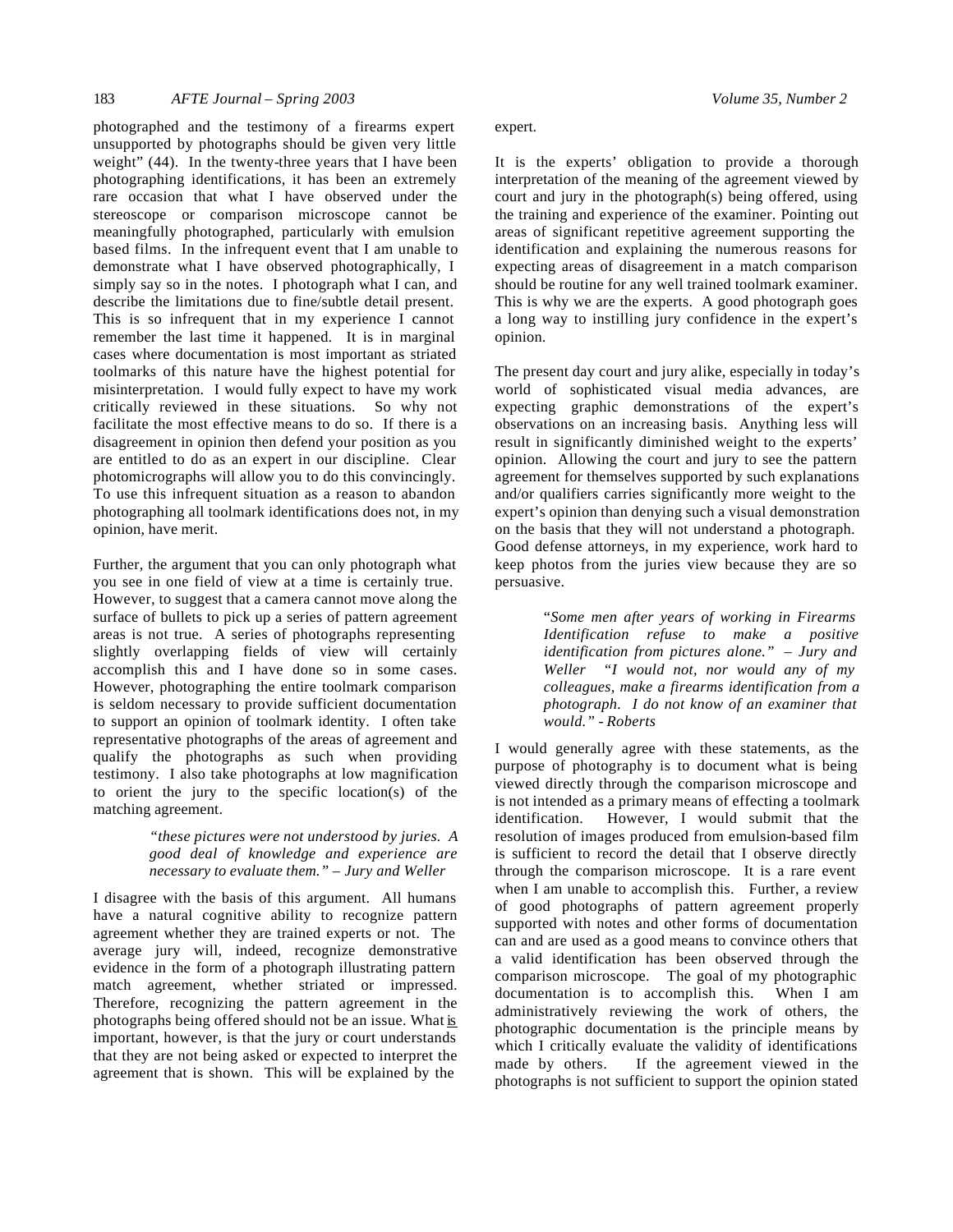in the conclusions section of the report under review, then I am certainly free to review the work directly through the comparison microscope.

Although I do not use photographs as a primary means upon which to base identification, it does not mean that photographs cannot be used as the basis upon which to form an opinion of identification. There are situations, especially in marginal cases, where a series of good quality photographs recording isolated areas of agreement located over a large area have been of great assistance in supporting my opinion that there is sufficient agreement in total to support an identification. In these cases, each isolated area by itself may not be of sufficient quantity/ quantity to support an identification. For example, this situation happens occasionally with isolated areas of repetitive agreement located only in the leading edges of fired bullets with very poor quality markings. A series of good photographs taken of these areas are reviewed at the conclusion of my examination in their totality to remind me of the cumulative agreement I observed that I might not otherwise be able to accurately recall in my mind. This is especially true if it has taken me several hours to conduct my examination and significant time has lapsed between my viewing of these isolated areas. The photographs act as a means of refreshing my recollection of this accumulation of agreement that I can then compare against my personal criteria for identification in making a final decision as to whether there is sufficient agreement to conclude an identification or some lesser associative conclusion. Having not taken photographs in these situations where limited quantity of information is available leaves me with a much more vague recollection of the agreement I observed. As a result, my confidence in "making a call" is reduced as I am merely basing my final conclusion on what I can remember I observed over a relatively long period of time in these marginal situations.

> *"Clever defense attorneys, by stressing lines in photographs that do not match, create a doubt in the minds of jurymen that would not have been there at all if the Expert had merely testified without producing any pictures." – Jury and Weller*

I have experienced this courtroom tactic on occasion. However, this is most commonly done in an "out of context" manner. The defense council picks out the worst photo you have taken and then purports to the jury that your opinion is based solely on the photo that he or she is holding. When ever I use photographic displays, I set myself up for success by explaining how I use photographs in casework and that, in most cases, they only represent a portion of the agreement and are taken in part to be able to explain in court how I did my

examination(s). I also describe the limitations of photographs as well. I bring to the counselors attention that the photographs were used to illustrate the minimum basis for the identification and does not necessarily record all the visual observations that I made under the comparison microscope. All toolmark examiners should be prepared to defend their work against routine courtroom antics such as this.

> "the actual identification is three-dimensional while a photograph is only two-dimensional and the depth of field is greatly limited" – Roberts

Toolmark identifications made directly through the comparison microscope are **not** three-dimensional, but are in fact only two-dimensional. Viewing objects three dimensionally is only possible with stereoscopic viewing (such as a stereoscope where each eye is viewing the same object through separate objectives). This is certainly not the case with the comparison microscope as both eyes view both specimens through two objectives. Three-dimensional viewing is not possible through this optical system. We do, however, perceive the twodimensional images through the comparison microscope as three-dimensional and are able to estimate depth and contour of the toolmarks we compare. Therefore, when viewing two-dimensional photographs of what is actually seen two-dimensionally through the comparison microscope, we are able to perceive three-dimensional contour as we do when viewing directly through the objectives.

As to the concern for limited depth of field, this is not a function of the photograph itself but results from the limits of the optical system in the comparison microscope. Depth of field is indeed reduced as magnification of the objective lens increases. However, I am often able to increase depth of field by adjusting the iris diaphragm and in many cases can produce a photograph in sharp focus across the entire field of view. In cases where I am unable to keep the entire area of pattern agreement in focus due to this problem, I simply take a series of photographs with segments of the toolmark that I can keep in focus. Depth of focus is then, really a non issue.

> *"Perhaps the second most important reason for the decline in photography is the vast increase in the number of cases handled. If photographs were taken in one case, they would have to be taken in every case. The photographic expense – would, of course, be far too great, particularly since the luxury of such a presentation is not really necessary." – Jury and Weller "I find it time consuming and unnecessary to accurate analysis in the average case" – Roberts "I simply do not perceive a value equal to the expense in time, equipment and film."- Roberts "The money spent*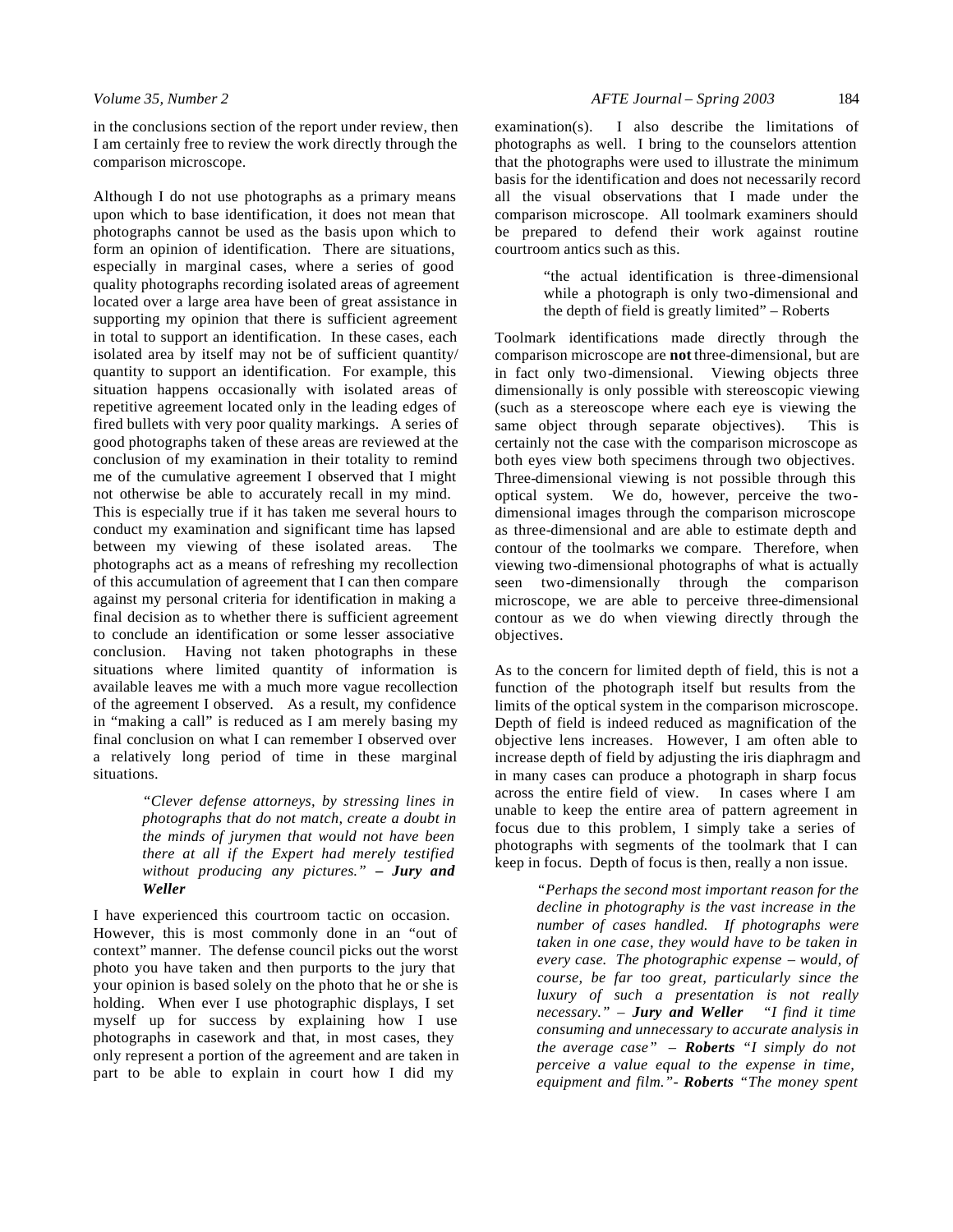### 185 *AFTE Journal – Spring 2003 Volume 35, Number 2*

## *on film might be better spent on equipment upgrades or training of the analyst." - Roberts*

I agree that in the average toolmark case, whether or not a well-trained examiner has photographically documented his or her work, should make little difference in his/her ability to reach a reliable conclusion. However, I firmly believe that communicating the basis for their conclusions is as important as reaching the conclusions themselves. I regard photographic documentation as a routine and logical approach to recording the results of the visual process during which I make my observations that support my conclusions. Therefore, the loss of time taken to photographically record the basis for my opinion is grossly outweighed by their value and I take photographs in every case.

A majority of our respected forefathers, previously discussed, stressed the importance of photographic documentation, despite the time it took using the techniques available to them. Having used emulsion based film (usually tri-X or plus-X) during the first few years of my career, I certainly don't relish memories of having to first hand load the film, properly expose the film using good photographic technique through the comparison microscope, and then process the film in the darkroom to make sure I had a good quality image on the negative to produce a usable photograph. Relative to the total time I spent on my cases, the amount of time was significant but in my opinion worth it.

However, with the development of numerous excellent quality Polaroid films (Types 52, 53, 55, 57, 59, and 400 for example) the amount of additional time to photograph a comparison under the microscope has been reduced to a matter of a few minutes at the most. This additional time, relative to the total time to complete the overall examination, has become insignificant.

In the late 90's I began to take advantage of digital imaging as a means of documenting my work. Today, my documentation of toolmark comparison is almost exclusively via digital imaging. This method offers a number of advantages over the use of traditional emulsion based and Polaroid films as follows:

- Good black and white as well as color images of what is viewed under the comparison microscope can be captured in a matter of seconds using the same photographic techniques as emulsion based and Polaroid films.
- Immediate evaluation of the captured image allows the examiner to make exposure, formatting, and depth of field adjustments to acquire the best image possible.
- The cost of capturing and storing digital images is significantly less than the cost of a comparable number of Polaroid photographs. Digital images captured and stored are on the order of a few cents as opposed to two to three dollars per sheet of Polaroid film. For example, in our laboratory, the savings in film costs over the first six months of using digital capture paid for the cost of the camera and the computer purchase cost.
- Digital images can be easily imported into worksheets, notes and reports. I use digital images for these purposes on a regular basis in my casework. Anyone reviewing my work will be in a much better position to repeat the work that I have done, especially in relocating areas of agreement that I have based my opinion on.
- Digital images also provide an easy means of producing good quality court exhibits in a matter of a few minutes.

Although most of my work involves digital imaging, I still maintain a supply of Polaroid emulsion based film available if it becomes necessary that I achieve the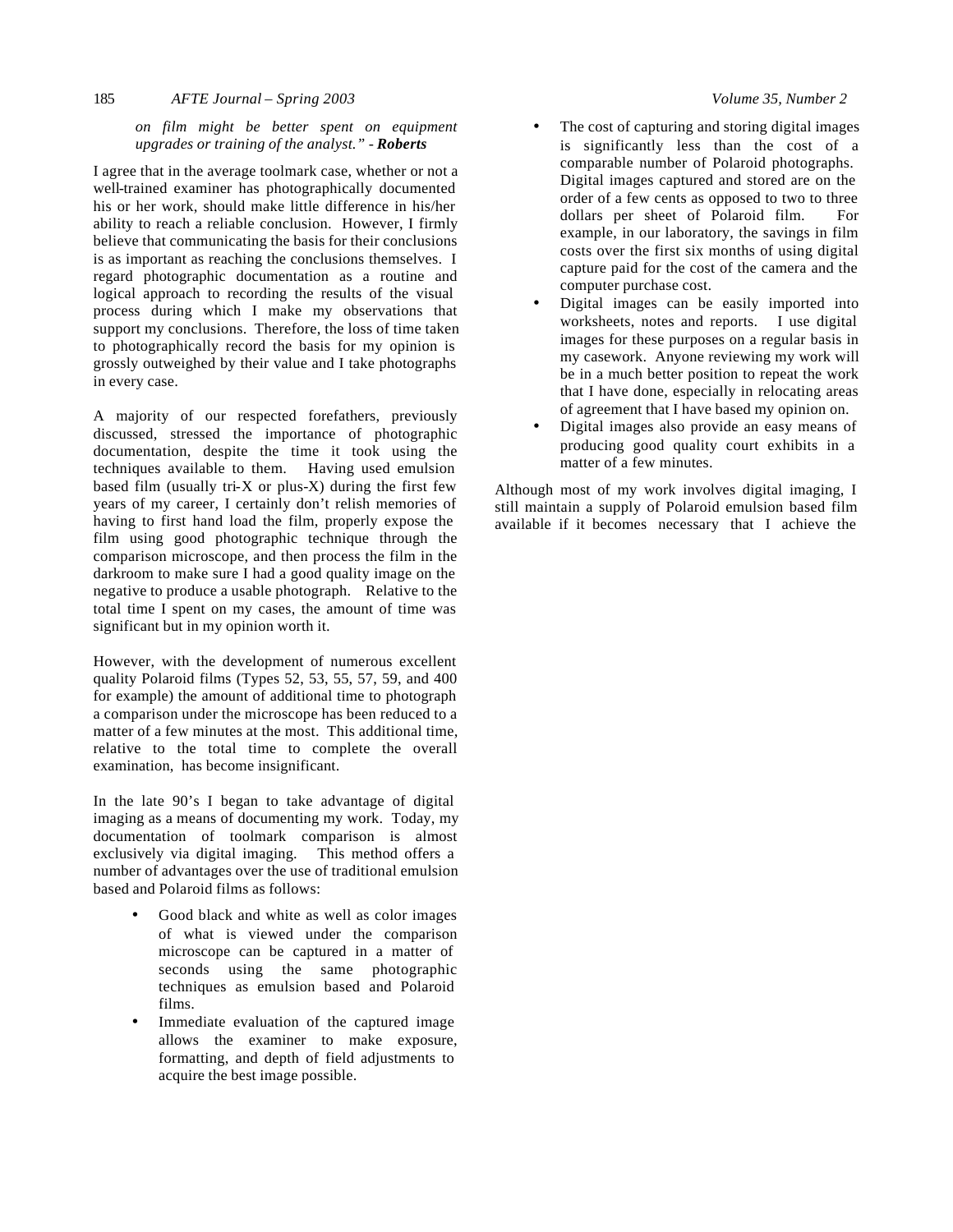resolution capable with emulsion based film to supplement my digital images. With the advent of modern day technology in producing good quality images, in my opinion, the objections that photography is too time consuming and too expensive are no longer valid.

There are many who still use Polaroid film to record the areas that support the basis for an identification and no internegative is needed. Polaroid photos can be enlarged using a good quality photocopier or can be scanned digitally to produce enlarged court exhibits. Polaroid photos can also be projected directly onto a large screen using video visualizer projection equipment that is now available in some courtrooms. Excellent quality color photocopies of black and white Polaroid photos can also be made for distribution with case notes during discovery as well as for projection in court using Elmo type projection equipment. These photographs can also be distributed as court exhibits to jury members and used directly without being projected at all. Scanned Polaroid images can also be projected on screens for viewing in the courtroom using digital equipment. I have used these techniques and have found them to work well.

> *"Photographic checks cannot be considered a part of the analytical procedure"* – *Roberts* "S*uch checks are, at best, a way to allow a supervisor the easy way out of doing a thorough job and may give a false sense of security as well. The supervisor's microscope time would probably be less than that required of the analyst to take the photographs combined with the supervisor's time to examine them"* – *Roberts*

There is no doubt that toolmark identifications can be made without a single written note or photograph taken. However, if good science is to be practiced, the examiner must make every attempt to document his or her work in a manner that allows other experts to repeat it if necessary, and to critically evaluate the conclusions made. Photographic documentation of the visual process of viewing pattern match through a comparison microscope, supplemented by good hand written notes, is the most appropriate means to allow other interested parties to do this. Photographs simply act as an effective means for the reviewer to see the best representation of what was viewed by the examiner.

Roberts suggestion that supervisorial review using photographs only allows the supervisor the "easy way out of doing a thorough job" in verifying another examiners work is misguided. Good photographs, supplemented with thorough notes may properly be used by a subject matter expert/supervisor to critically review most toolmark identifications. In some cases where the peer

review must be made using the microscope, photomicrographs will certainly make it easier for the reviewer to relocate the critical areas supporting a toolmark identification when reviewing another's work through the comparison microscope. In these cases, photographs, direct a reviewer to the critical areas supporting the examiners conclusions.

With today's ability to either: 1) digitally image pattern agreement in a matter of a few seconds and print the image in a matter of a minute or two; or 2) take a few Polaroid photos, record the photo data, and tape them to photo data pages for inclusion in case notes takes an insignificant amount of extra time considering the totality of time spent in the comparison process to locate the areas of pattern agreement and to bring them into their best resolution for critical evaluation. For these reasons I would argue that taking photographs speeds the process of accomplishing a thorough review and facilitates good scientific practice as well.

> *"unless the nearly impossible task of photographing and checking all possible nonidentifications is undertaken, how can a review of only identification photographs be adequate?"*– *Roberts*

We expect to observe areas of disagreement in toolmarks known to have been produced by the same tool. This is why we carefully inter compare test marks or test fired bullets to become familiar with the signature of the tool. This signature is recognized in those locations where repetitive agreement is observed where subclass influence is not present. It is these areas that provide significance in being able to associate toolmarks to a specific tool. When recording an identification, my goal is to photograph these areas of agreement to a point that there is sufficient documentation to convince any other equally qualified examiner that a valid identification has been established. I do not photograph "non-matching" areas because I expect to observe them and I know that they are not significant in what constitutes an identification. In other words, in striated toolmark identifications, I photograph agreement, not disagreement.

> *"If an analyst uses a photograph to convince the jury that he has reached a correct conclusion, he is using the photograph "merely for the sake of bolstering his conclusions"* – *Roberts "If the analyst uses the supervisory checks done by photographs to improve his image before the jury, he has again used the photograph merely for the sake of bolstering his conclusions"* – *Roberts*

To suggest that using photographs is some sort of crutch or image building tool to create an unneeded representation of my findings for a supervisor or jury is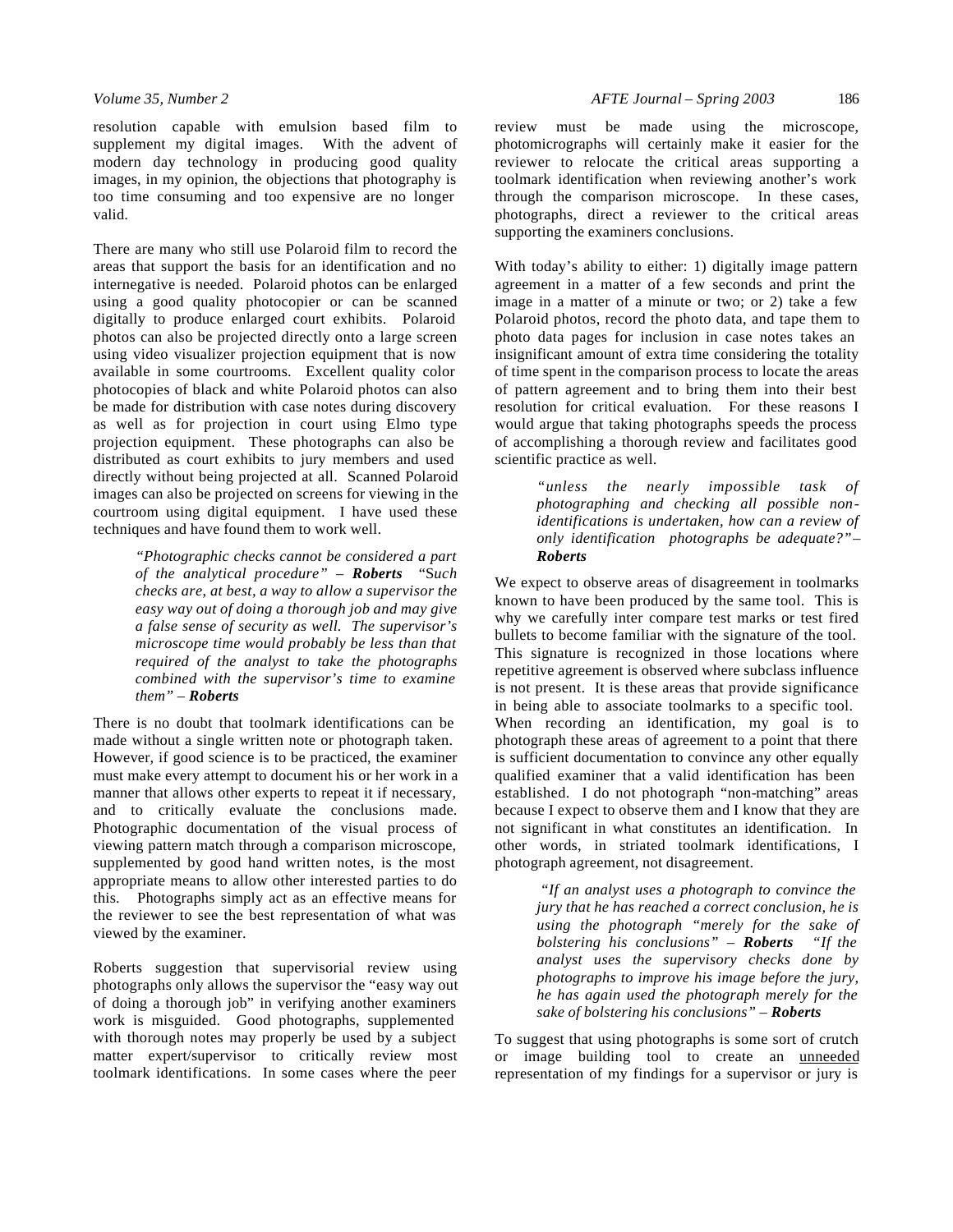false. I view photographs of toolmark identification as needed, obviously Roberts does not. To bolster is to add to, support, or uphold (45). I use photographs to substantiate, confirm and provide demonstrative evidence of the visual data I gather to make my conclusions. Photographs provide the clearest form of communication among scientists who base conclusions upon the visual process of data gathering in toolmark identification.

## **ASCLD-LAB "Raising the Bar"**

Recent controversy over the use of photographing toolmark identifications has been brought about through ASCLD inspection challenges to laboratory photo documentation policy. The purpose of ASCLD -LAB is to promote uniform minimum standards. To not record our cognitively based identifications "visually" by the best means available is bad science, especially when it is so easy, with a bit of training and the right equipment, to take appropriate pictures. It also takes very little time, is cheap in light of all other costs associated with an investigation, once the right equipment and training is in place. If we as a profession hold to recording the basis for our comparison results with photos as a standard, labs would be forced to purchase the right equipment and provide the right training. Especially since doing so would help labs meet ASCLD-LAB accreditation standards. In this spirit I suggest that instead of fighting against the standard, embrace it, and use it as an opportunity to further our profession. Good science requires documentation, and it should be visual when our opinions are based on what is seen.

The Sacramento County District Attorney, Laboratory of Forensic Services ASCLD-LAB approved procedures manual entitled "Examination of Bullets and/or Projectiles - Photography" states:

> "Generally, photographs may be taken as deemed appropriate by the examiner as a component of documentation. Photographs are especially useful in documenting pattern comparisons and examinations. Some examinations may have specific photographic requirements. The examiner is alerted to this in the *Documentation* section for that procedure.

It is recognized that photographs:

- Are for the purpose of note taking (documentation)
- Are inherently limited in their ability to record all detail observed by the examiner
- Only document selected portions of the evidence.

At least one photograph illustrating an identification match that is significant to the case must be taken. This photograph may document a match of:

- Evidence to test
- Evidence to evidence from two different sources
- It is not necessary to photograph every identification match in a case."

In reality, even though only one photo is required, examiners in our laboratory often take multiple photographs of agreement to the extent that other examiners who will be assigned to peer review the work will have a reasonable expectation of seeing what the opinion was based upon. We meet the Essential ASCLD - LAB criterion by following this minimum requirement. Further, we meet the requirement with photos demonstrating the specific areas we are basing our identification upon, supplemented by sketches.

Those reviewing my work are able to more easily see the agreement that I have tabulated using clear transparent overlays over the photos. I make notations of consecutive matching striae with marking pens on the overlays. The importance of photographic documentation is even more amplified at this additional level of critical evaluation of striated toolmarks. Someone reviewing my work will know exactly what I was observing. If the reviewer is not satisfied with the agreement, then he or she has the option of looking at the original evidence. In this case the photos serve as an excellent means of relocating the area (s) in question.

I believe that photographic documentation should be a requirement for all toolmark examiners. The use of photographs has advantages in that:

- Photo images most closely represent what the examiner sees visually under the microscope
- A reviewer can evaluate the conditions in which the identification was made to determine such variables as:
	- 1. verification that the correct evidence items were actually compared and not inadvertently mixed up.
	- 2. were the shoulders of rifling impressions in question properly aligned when the agreement was observed.
	- 3. were the toolmarks being viewed in the same plane (indexed properly) or were they miss-aligned.
	- 4. were the lighting conditions similar between the exhibits being compared.
- The basis for a positive identification can be easily communicated between examiners and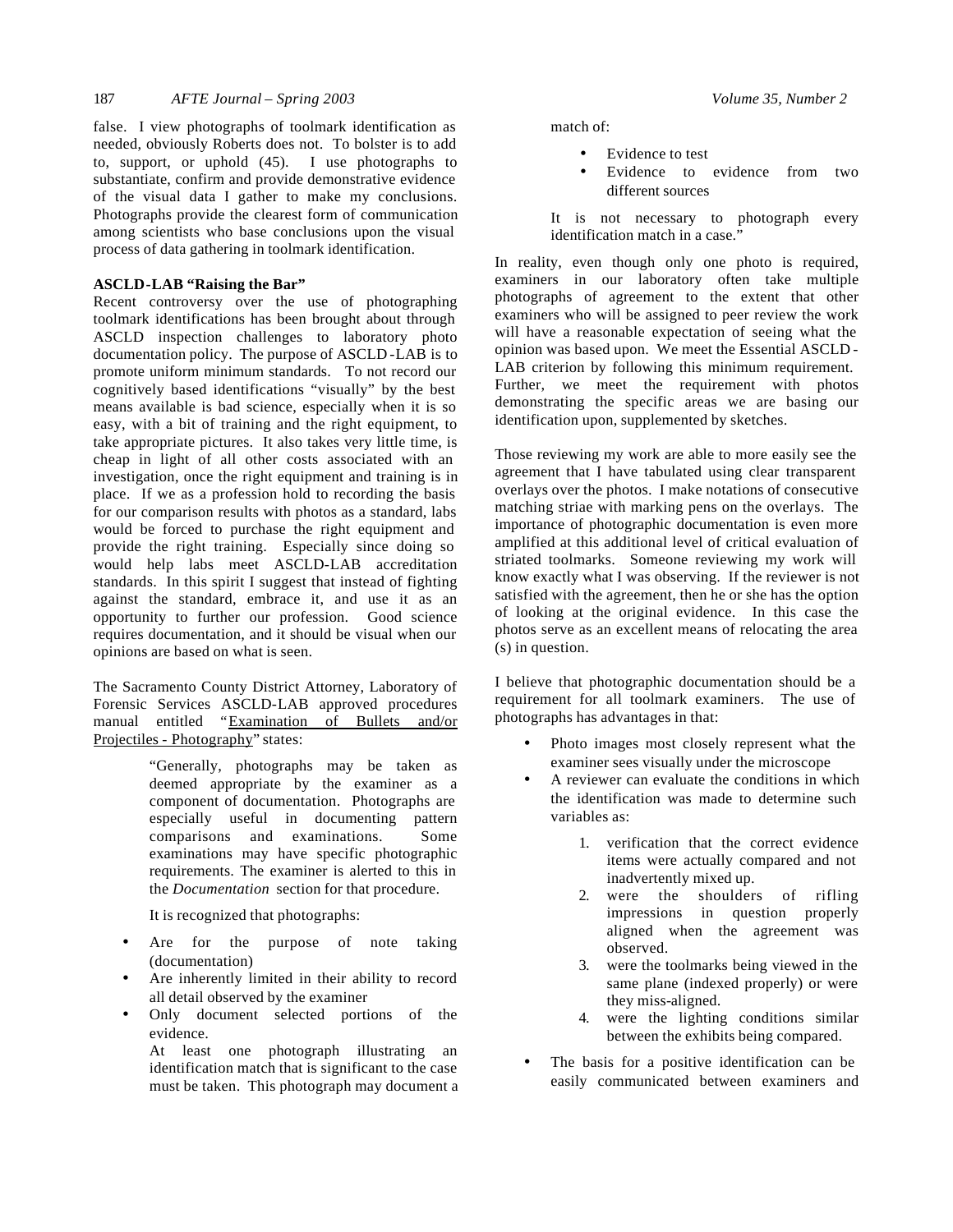therefore more readily peer reviewed

The use of photographs increase the scientific reliability of the method (and our discipline) when properly qualified in the courtroom

As AFTE members we would serve our discipline well to "raise the bar" by requiring photographic documentation of our identifications and thereby more closely define ourselves as a scientific discipline that is peer reviewable and therefore more reliable. By doing so we raise the bar against error. Hodge addressed this issue in 1988 in his paper Guarding Against Error (47) as an essential element to achieving this end. I am in agreement with his arguments in favor of photographic documentation.

Further, I do not believe toolmark identifications can be supported by solely narrative descriptions of the agreement observed. For example, a narrative statement such as "the positive identification was made using striated toolmarks in a land impression and several groove impressions. The identification was made using detail in several land impressions.., etc" is an ambiguous statement. We all observe detail in land and groove impressions when we are conducting a toolmark comparison. What is it about the pattern agreement observed in those locations that caused you to come to a conclusion? If I were reviewing the work of another examiner I would have no way of evaluating what was observed to make his or her conclusion. Narratives are useful in articulating the scientific basis for making an identification such as "the agreement I observed exceeds the best known non-match I have seen in my experience, in the literature, or demonstrated by my colleagues and therefore it is my opinion that this bullet was fired from this gun to the exclusion of all other guns". But a narrative description cannot adequately describe what you have seen under the comparison microscope. Only a photograph can accomplish this.

#### **CONCLUSION**

I believe as AFTE members we have an opportunity to bring our discipline more rapidly forward as a science. The courts are looking more and more towards the forensic sciences for reliability. The comparative disciplines involving fingerprints, shoeprints, tire tracks; toolmarks and firearms are under increasing scrutiny by judge and jury alike. We are now being pressed to demonstrate our identifications instead of just talking about them. I can think of no better way to accomplish this than with the use of photographic documentation. Perhaps the significance of this was put into perspective most clearly by Michigan State Supreme Court Justice, Patricia J. Boyle, who addressed our association at the AFTE Banquet during the training seminar at Lansing, MI, on June 20, 1985 (48):

*"Judges like juries, are not experts and their attitude toward expert testimony is directly related to their ability to understand it and to their intuitive sense of the integrity of the proposed witness. The ability of a layman to see the striation marks on a bullet, or the comparison points of fingerprints, accomplished more in the way of admissibility of their testimony than all the arguments of all the experts combined and the carefully measured new technique and professionalism of it's proponents"*

I wish to emphasize, however, that I advocate photo documentation of toolmark identification first because it simply is the right thing to do, and secondly because the courts/juries are coming to expect it more and more. I respectfully offer the above comments in the spirit of encouraging further discussion and peer review concerning this topic and look forward to any such dialogue.

#### **REFERENCES**

1. Scientific Firearm Identification in Civil and Criminal Cases, A pamphlet advertising Major Calvin Goddard and Associates (Successors to "Bureau of Forensic Ballistics, 4 East 28th Street, New York), circa 1927.

2. Criminal Investigation – A Practical Textbook for Magistrates, Police Officers and Lawyers of Dr. Hans Gross, Edited by John Adam, Crown and Public Defender, Madras and J. Collyer Adam, Public Prosecutor, Madras, Third Edition, London: Sweet and Maxwell, Limited, 2 & 3 Chancery Lane, W.C.2., 1934.

- 4. Supra #2, p. 176.
- 5. Supra #2, p. 171.

6. The History of Firearm and Toolmark Identification, Hamby and Thorpe, AFTE, Vol. 31, No. 3, 1999, p. 270. 7. Supra #6, p. 274.

8. The History of Firearms Identification to 1930, Colonel Calvin H. Goddard, AFTE, Vol. 3, No. 3, 1999, p. 231. 9. Supra #8, p. 276.

10. The Identification of Projectiles in Criminal Cases, Major Calvin H. Goddard, Military Surgeon, 58(12), p. 142.

11. Fingerprinting Bullets – The Expert Witness, Wesley W. Stout, The Saturday Evening Post during the weeks of June 13 & 20, 1925. Retyped by James Hamby and reprinted by Permission of The Saturday Evening Post, AFTE, Vol. 31, No. 3, 1999, p. 260.

12. Supra #11, p. 261.

13. The Identification of Firearms and Forensic Ballistics, Major Sir Gerald Burrard, New York: A. S. Barnes and Co. 1962, p. 154.

14. Supra #13, p. 175.

15. Textbook of Firearms Investigation, Identification and

<sup>3.</sup> Supra #2, p. 172.